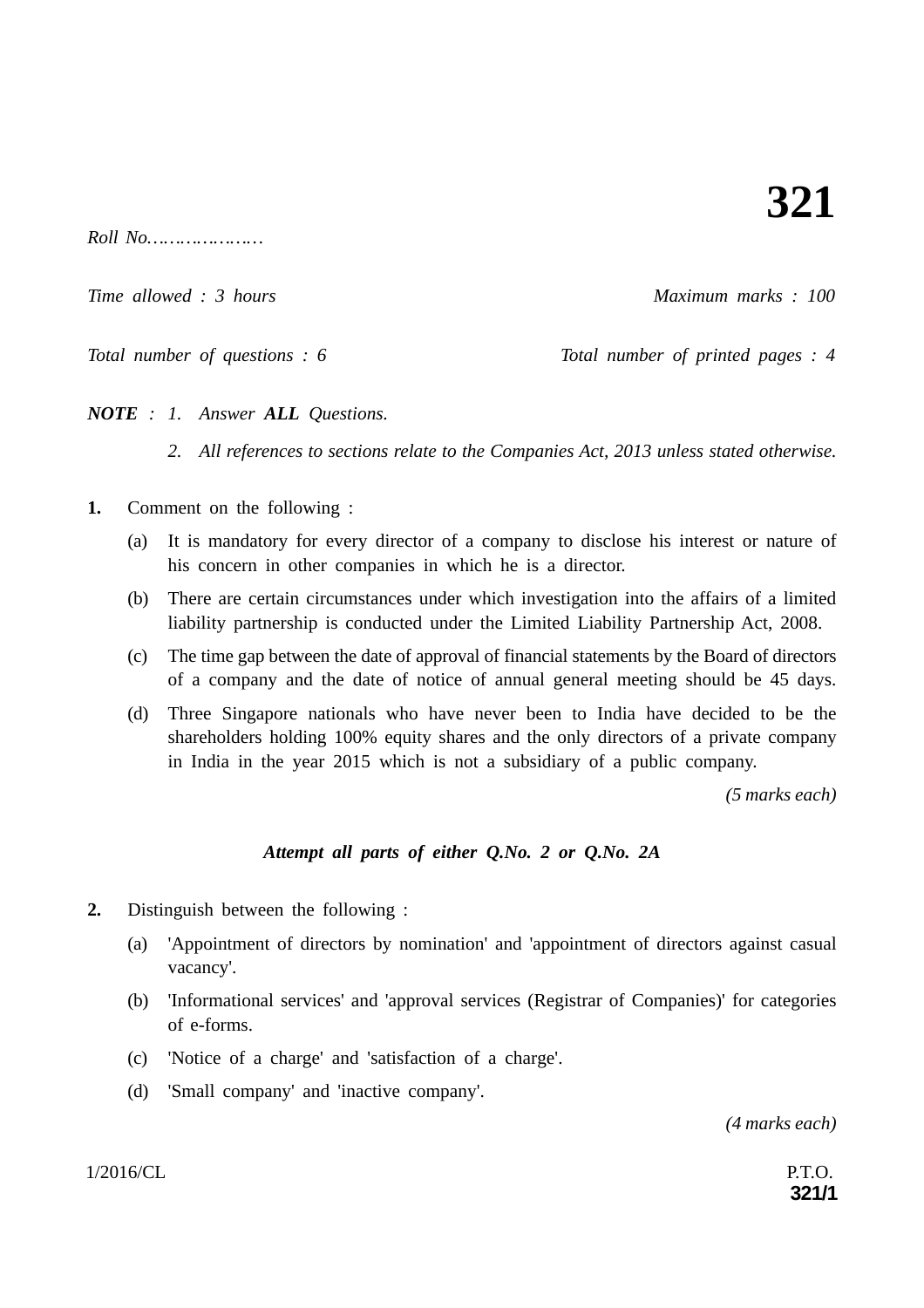# **321**

#### : 2 :

#### *OR (Alternate question to Q.No. 2)*

- **2A.** (i) Sanjay, a Chartered Accountant, is the financial controller of Sonik Industries (Pvt.) Ltd. for the last five years. The company now wants to appoint him as the statutory auditor of the company. Examining the provisions of the Companies Act, 2013, advise whether the company can appoint Sanjay as its statutory auditor.
	- (ii) Board of directors of Ash Ltd. having its registered office at New Delhi decides to hold its next meeting at New York, USA since all the directors of the company are going to attend a sales exhibition to be held at New York. Examining the provisions of the Companies Act, 2013, advise the Board about the validity of its decision to hold the Board meeting at New York.
	- (iii) Prism Ltd. has accepted  $\bar{\tau}$ 10 lakh as advance towards the supply of goods to certain parties. As per the agreement, the company will supply the goods after two years from the date of deposit. Later on, internal auditors qualified their report on the ground that the company has violated the provisions of the Companies Act, 2013. Directors explained that this is required to complete the order. Examining the relevant provisions of the Companies Act, 2013 state whether the explanation given by the directors is justified.
	- (iv) Virat, a person of 21 years of age is pursuing MBA (Finance) course at a reputed recognised business school. He is not a shareholder of Grow (Pvt.) Ltd. He wishes to inspect the register of investments in securities not held in company's name and annual return of Grow (Pvt.) Ltd. He also wants to take copies thereof. Examining the relevant provisions of the Companies Act, 2013, advise Virat whether he would be successful in this regard.

*(4 marks each)*

#### *Attempt all parts of either Q.No. 3 or Q.No. 3A*

**3.** (a) Prudent General Insurance Company Ltd. is engaged in the general insurance business. The company is not listed in any stock exchange in India but is a subsidiary of Reliable General Insurance Company Ltd., listed at Bombay Stock Exchange. The turnover of Prudent General Insurance Company Ltd. is  $\overline{5}330$  crore. Examining the provisions of the Companies Act, 2013, state whether the company is required to file XBRL enabled balance sheet.

*(4 marks)*

(b) Sweet (Pvt.) Ltd. has committed a default which is in violation of the provisions of the Companies Act, 2013. No specific penalty or punishment is provided in the Act for the said default. Decide the quantum of punishment for contravention where no specific penalty or punishment is provided under the Companies Act, 2013.

*(4 marks)*

 $1/2016/CL$  Contd ........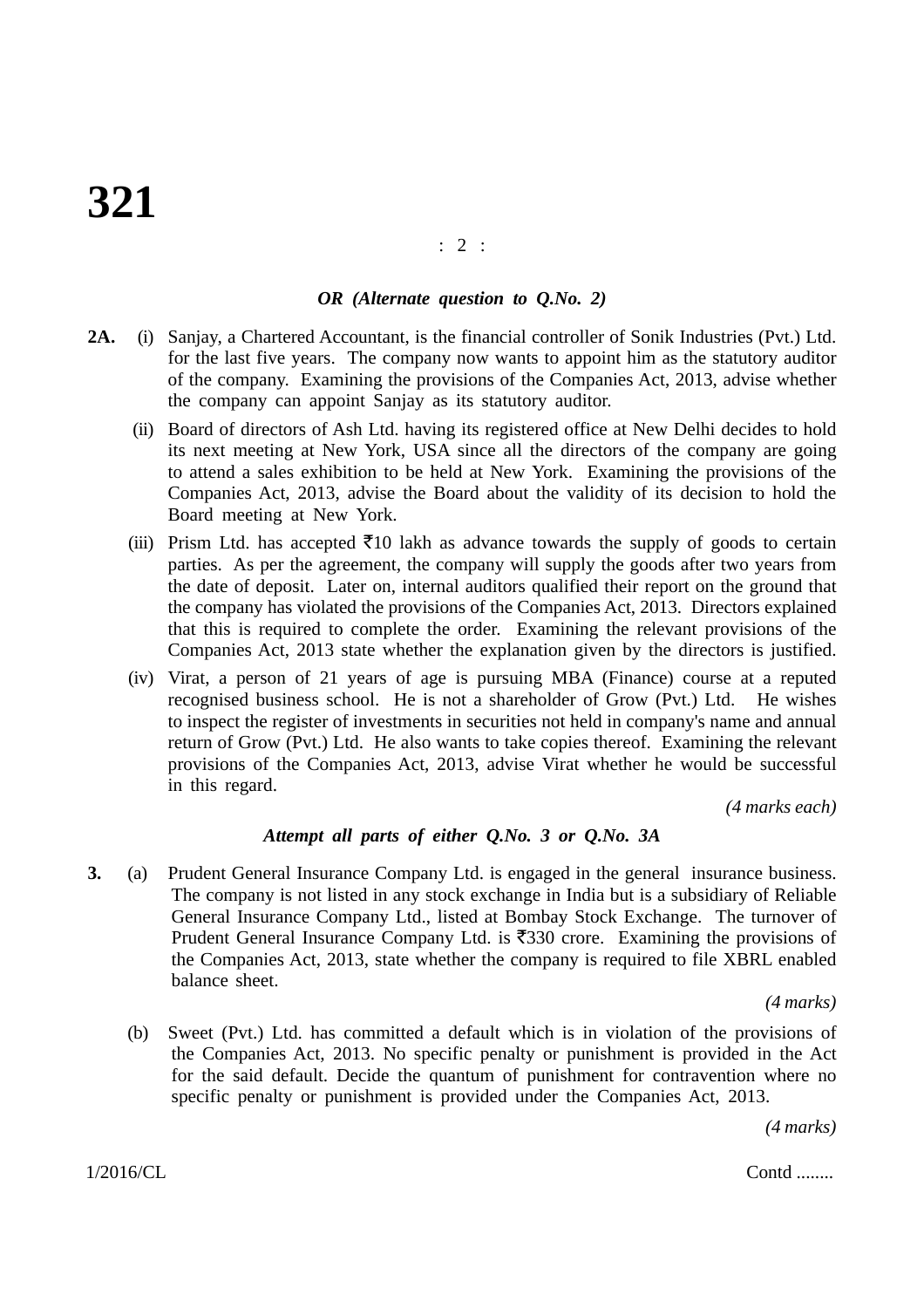(c) Sun & Moon LLP, Trademark and Patent Attorneys, seeks your advice as to the circumstances which would require their accounts to be audited. They have also asked you whether foreign direct investment is allowed in limited liability partnership. Examining the provisions of the Limited Liability Partnership Act, 2008 and the rules thereof, advise whether they can avail external commercial borrowings.

*(4 marks)*

(d) Paras, a director of Spike (Pvt.) Ltd. resigns from the office of director. He has forwarded a copy of resignation to the company and the Registrar of Companies (ROC) in time. The company, however, has not filed relevant form to the ROC. Explaining the provisions of the Companies Act, 2013 in this regard, decide the status of Paras.

 *(4 marks)*

## *OR (Alternate question to Q.No. 3)*

- **3A.** Write notes on the following :
	- (i) Public financial institutions
	- (ii) Corporate social responsibility
	- (iii) Resident director
	- (iv) Punishment for failure to distribute dividend and exceptions.

*(4 marks each)*

**4.** (a) Aman, Raman and Shraman are three brothers. They are in the process of subscribing to the memorandum of association of a proposed new company, Glamour (Pvt.) Ltd. They have been asked to file an affidavit in this regard. Stating the contents of the affidavit decide whether the affidavit has to be filed individually or jointly.

*(4 marks)*

(b) Bright Products Ltd. wishes to sell one of its undertakings for which it decides to call an extra-ordinary general meeting (EGM) and to pass a resolution thereat. State the material facts to be set out in the explanatory statement to be annexed to the notice of the EGM on this special business to be transacted at the meeting.

*(4 marks)*

(c) The paid-up equity share capital of Strong Foundry Ltd. is  $\overline{5}45$  lakh. President (Finance) of the company seeks your advice whether it is possible to re-open its books of account and recast the company's financial statements of the previous year. You being the Secretary of the company, advise the President (Finance) by preparing a note in this regard.

*(4 marks)*

**321/2**

 $1/2016/CL$  P.T.O.